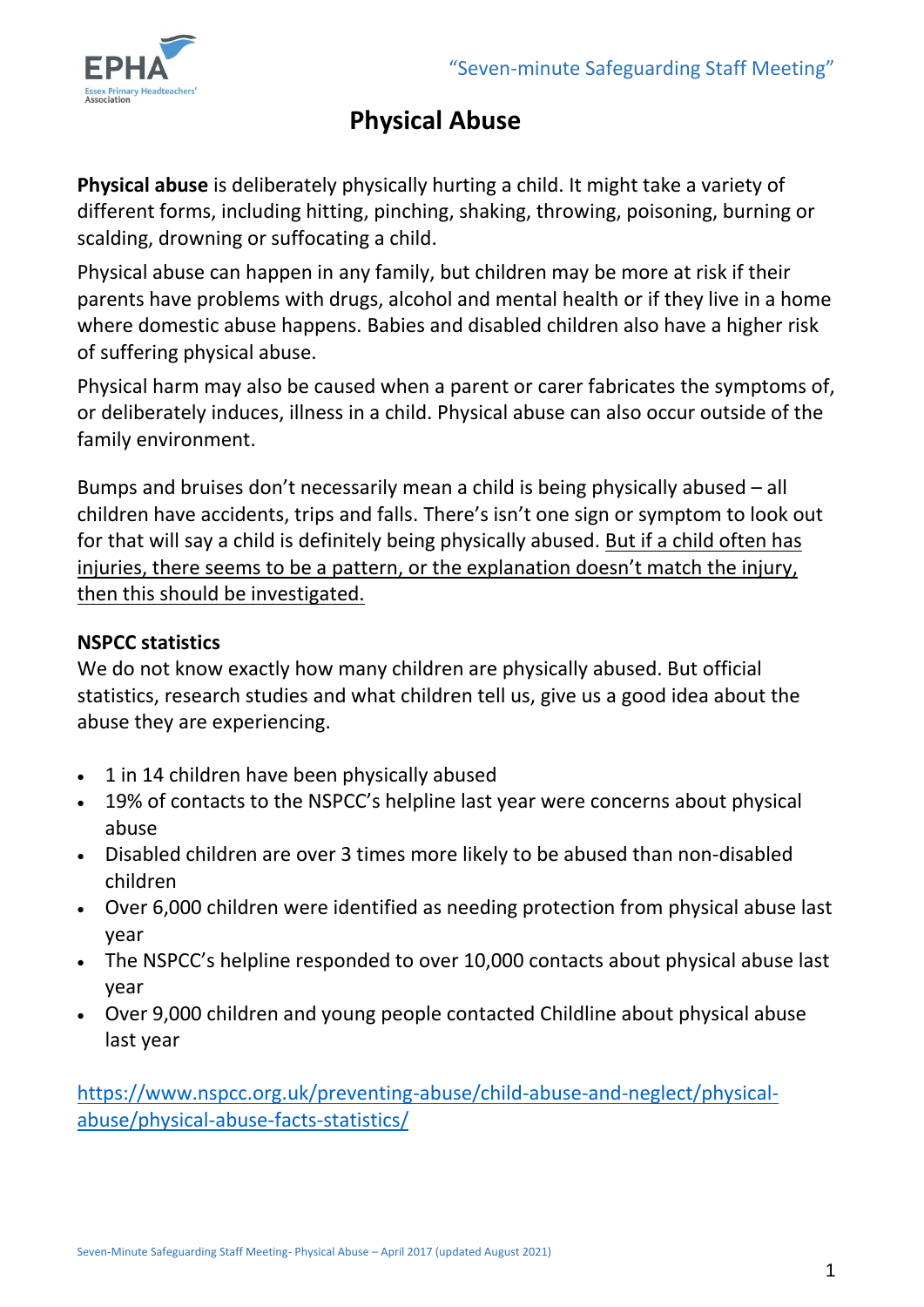

# **Some of the following signs may be indicators of physical abuse:**

- Children with frequent injuries;
- Children with unexplained or unusual fractures or broken bones; and
- Children with unexplained:
	- bruises or cuts; burns or scalds; or bite marks.

### **Bruises**

- commonly on the head but also on the ear or neck or soft areas the abdomen, back and buttocks
- defensive wounds commonly on the forearm, upper arm, back of the leg, hands or feet
- clusters of bruises on the upper arm, outside of the thigh or on the body
- bruises with dots of blood under the skin
- a bruised scalp and swollen eyes from hair being pulled violently
- bruises in the shape of a hand or object.

### **Burns or scalds**

- can be from hot liquids, hot objects, flames, chemicals or electricity
- on the hands, back, shoulders or buttocks; scalds may be on lower limbs, both arms and/or both legs
- a clear edge to the burn or scald
- sometimes in the shape or an implement for example, a circular cigarette burn
- multiple burns or scalds

### **Bite marks**

- usually oval or circular in shape
- visible wounds, indentations or bruising from individual teeth.
- Fractures or broken bones
- fractures to the ribs or the leg bones in babies
- [multiple fractures or breaks at different stages of healing](https://www.nspcc.org.uk/preventing-abuse/child-abuse-and-neglect/physical-abuse/signs-symptoms-effects/)

#### **Other injuries and health problems**

- scarring
- **EXECT:** effects of poisoning such as vomiting, drowsiness or seizures
- respiratory problems from drowning, suffocation or poisoning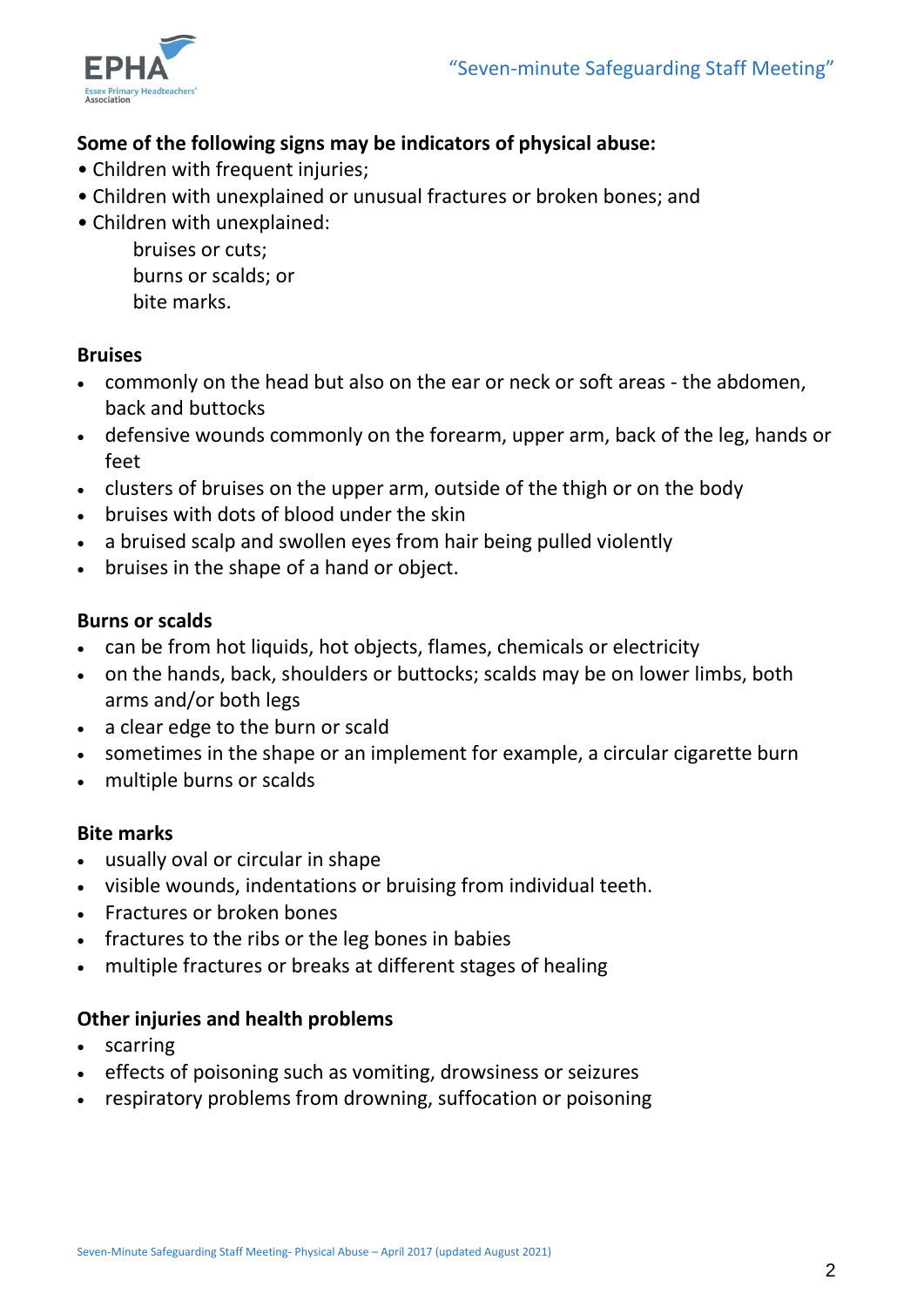

# **Fabricated or induced illness (FII) is a rare form of child abuse. It occurs when a parent or carer, usually the child's biological mother, exaggerates or deliberately causes symptoms of illness in the child.**

FII is also known as 'Munchausen's syndrome by proxy' (not to be confused with [Munchausen's syndrome,](http://www.nhs.uk/conditions/Munchausens-syndrome/Pages/Introduction.aspx) where a person pretends to be ill or causes illness or injury to themselves).

# **What school staff should do if they have concerns about a child**

If staff members have any **concerns** about a child they will need to decide what action to take.

Any concern about a child should always trigger a conversation with the designated safeguarding lead to agree a course of action, although any staff member can make a referral to children's social care. (Additional options could include referral to specialist services or early help services and should be made in accordance with the referral threshold set by the Local Safeguarding Children Board).

# **Some of the following signs might be indicators of all types of abuse or neglect:**

• Children whose behaviour changes – they may become aggressive, challenging, disruptive, withdrawn or clingy, or they might have difficulty sleeping or start wetting the bed;

- Children with clothes which are ill-fitting and/or dirty;
- Children with consistently poor hygiene;
- Children who make strong efforts to avoid specific family members or friends, without an obvious reason;
- Children who don't want to change clothes in front of others or participate in physical activities;
- Children who are having problems at school, for example, a sudden lack of concentration and learning or they appear to be tired and hungry;
- Children who talk about being left home alone, with inappropriate carers or with strangers;
- Children who reach developmental milestones, such as learning to speak or walk, late, with no medical reason;
- Children who are regularly missing from school or education;
- Children who are reluctant to go home after school;
- Children with poor school attendance and punctuality, or who are consistently late being picked up;
- Parents who are dismissive and non-responsive to practitioners' concerns;
- Parents who collect their children from school when drunk, or under the influence of drugs;